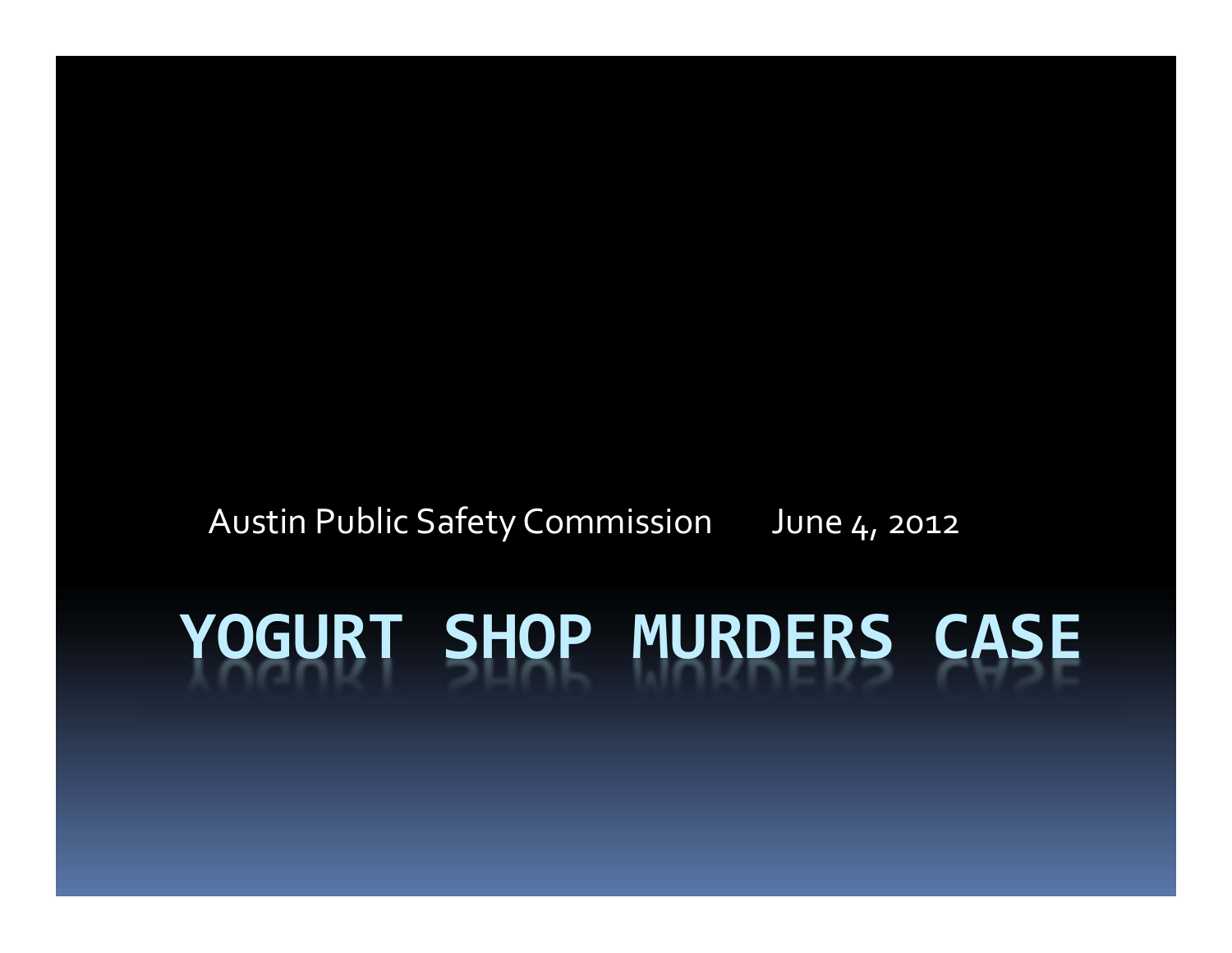### *Texas Monthly*

(01/01/01) After <sup>a</sup> lengthy investigation that was at times scattershot, overly aggressive, and just plain incompetent, Austin police say they've caught the three young men who killed four teenage girls in an "I Can't Believe It'sYogurt!" shop in 1991.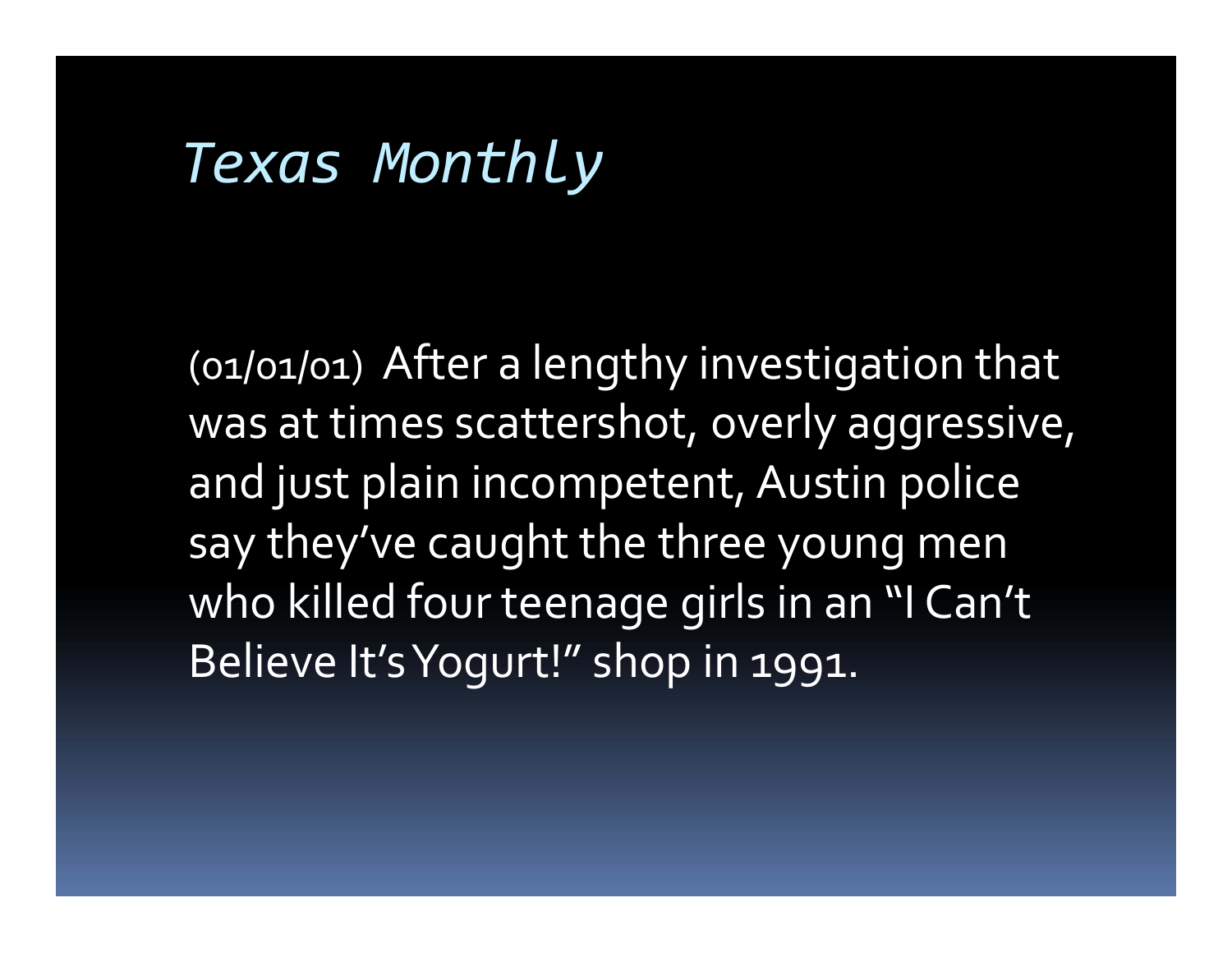### *Austin Chronicle*

(04/18/08) The state's case against the four is almost entirely circumstantial, relying heavily on two "confessions" provided by Springsteen and Scott, obtained byAustin police in 1999 after lengthy, and arguably coercive, interviews during which the two, separately, incriminated not only themselves but also each other for the crime. (To be clear, Springsteen and Scott were not the only two to confess; police collected at least 50 confessions – some far more compelling in detail than those of the defendants.) But the state fudged the law by using portions of one man's confession as evidence in the trial against the other, denying each defendant's Sixth Amendment right to confront witnesses against him.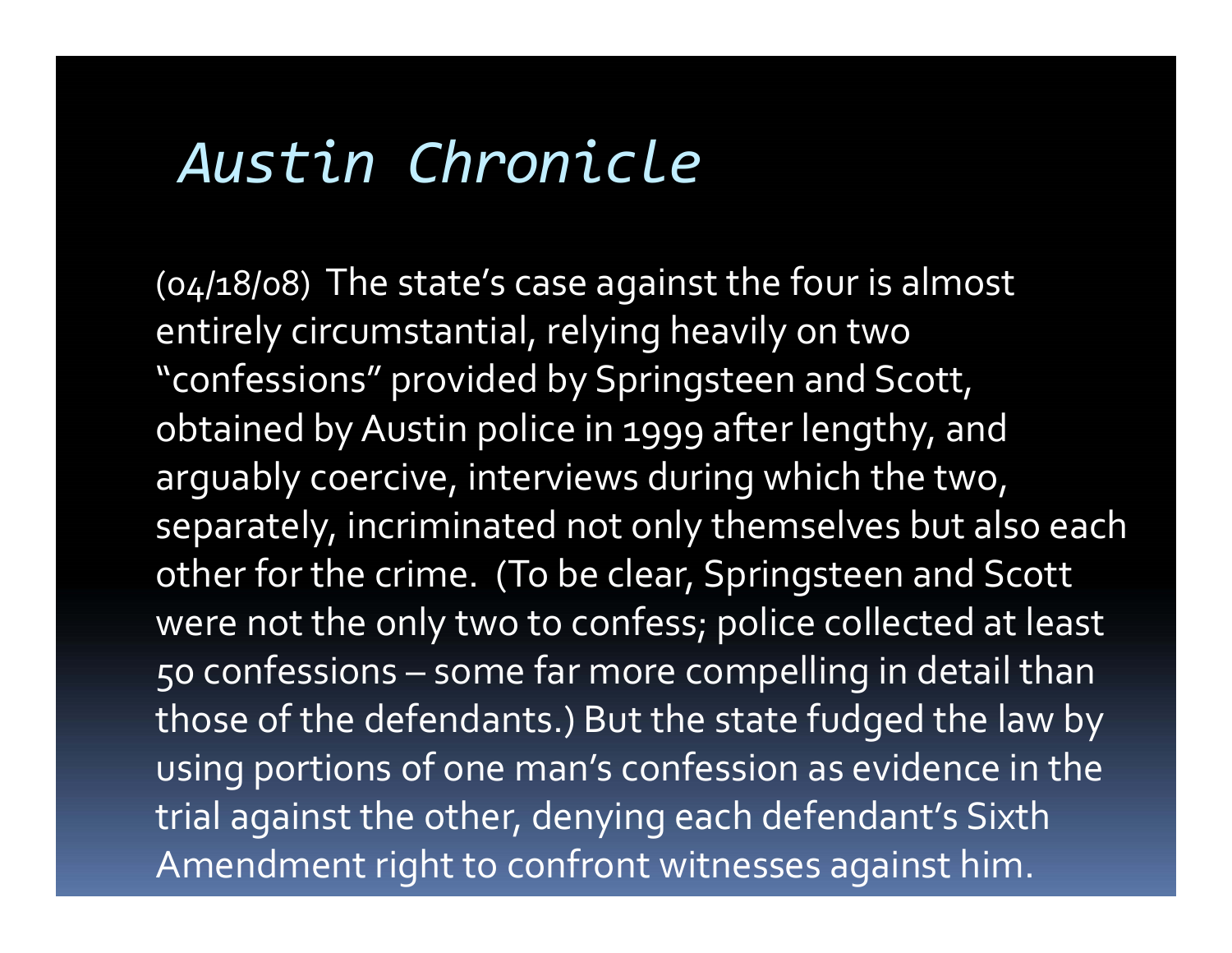### *Austin Chronicle*

(cont'd.) [The cases were booted] back to Travis Co. for further proceedings – but without the ability to bolster their cases by placing into evidence the confession of <sup>a</sup> nontestifying co‐defendant. (Both men recanted the substance of their statements and maintain their innocence.) Importantly, there was no physical evidence found at the crime scene directly linking any of the defendants to the murders.There are fingerprints, for example, that have never been matched to anyone. The existence of physical evidence belonging to persons unknown has long been <sup>a</sup> key to the defense and was at the center of arguments during <sup>a</sup> pretrial hearing Tuesday.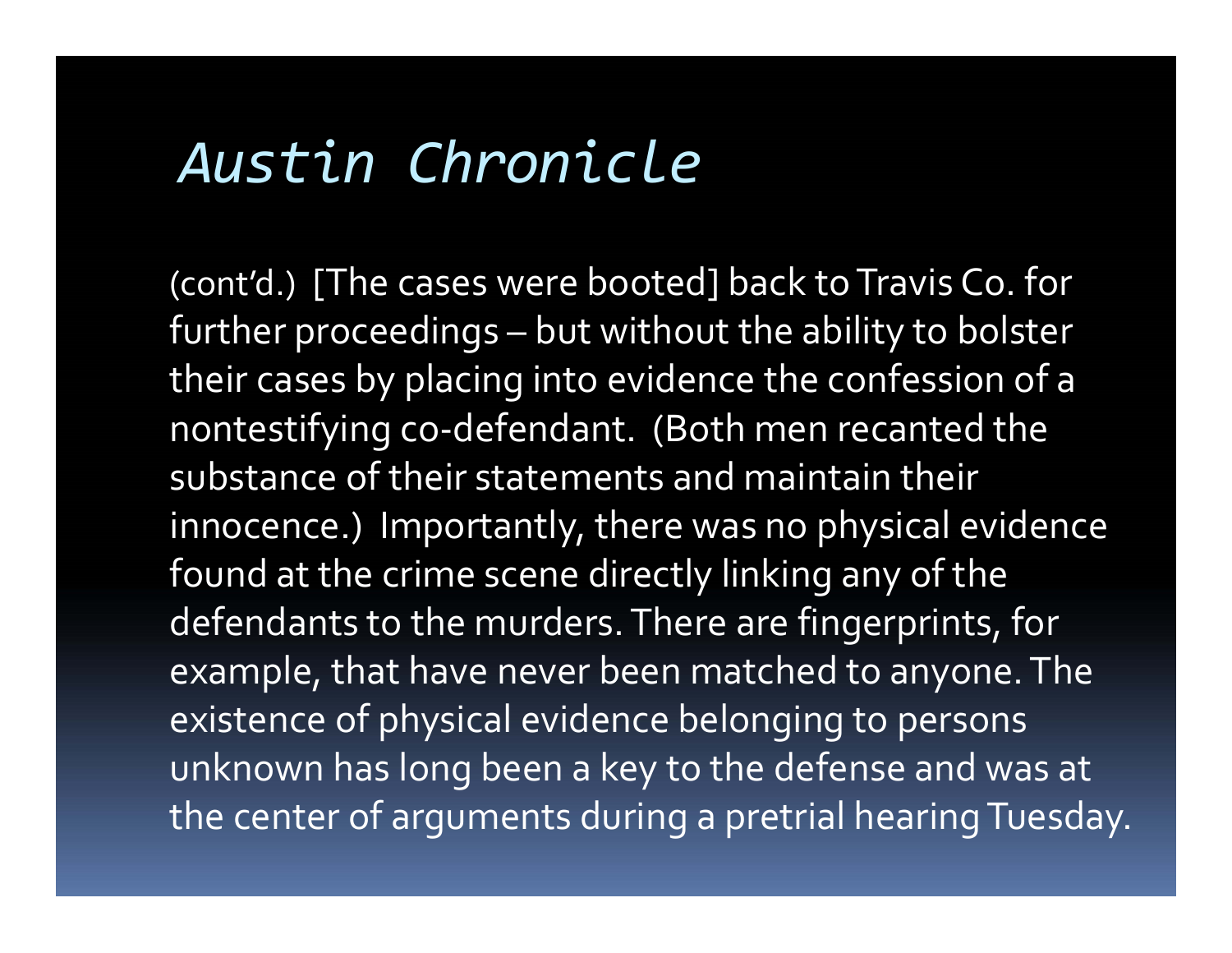#### *Austin American‐Statesman*

(03/01/09) Seven former jurors in the trials of two co‐defendants convicted in the grisly Austin yogur<sup>t</sup> shop murders would not vote for the same verdict after learning of recent DNA findings.

(06/28/09) Travis County DA Rosemary Lehmberg said she remains convinced the men are guilty. But the newly discovered DNA, the limits on the use of the confessions and the absence of fingerprints, <sup>a</sup> murder weapon or any other evidence tying Scott, Springsteen or their friends to the crime makes it clear that prosecutors would face significant challenges in convincing jurors of their guilt beyond <sup>a</sup> reasonable doubt.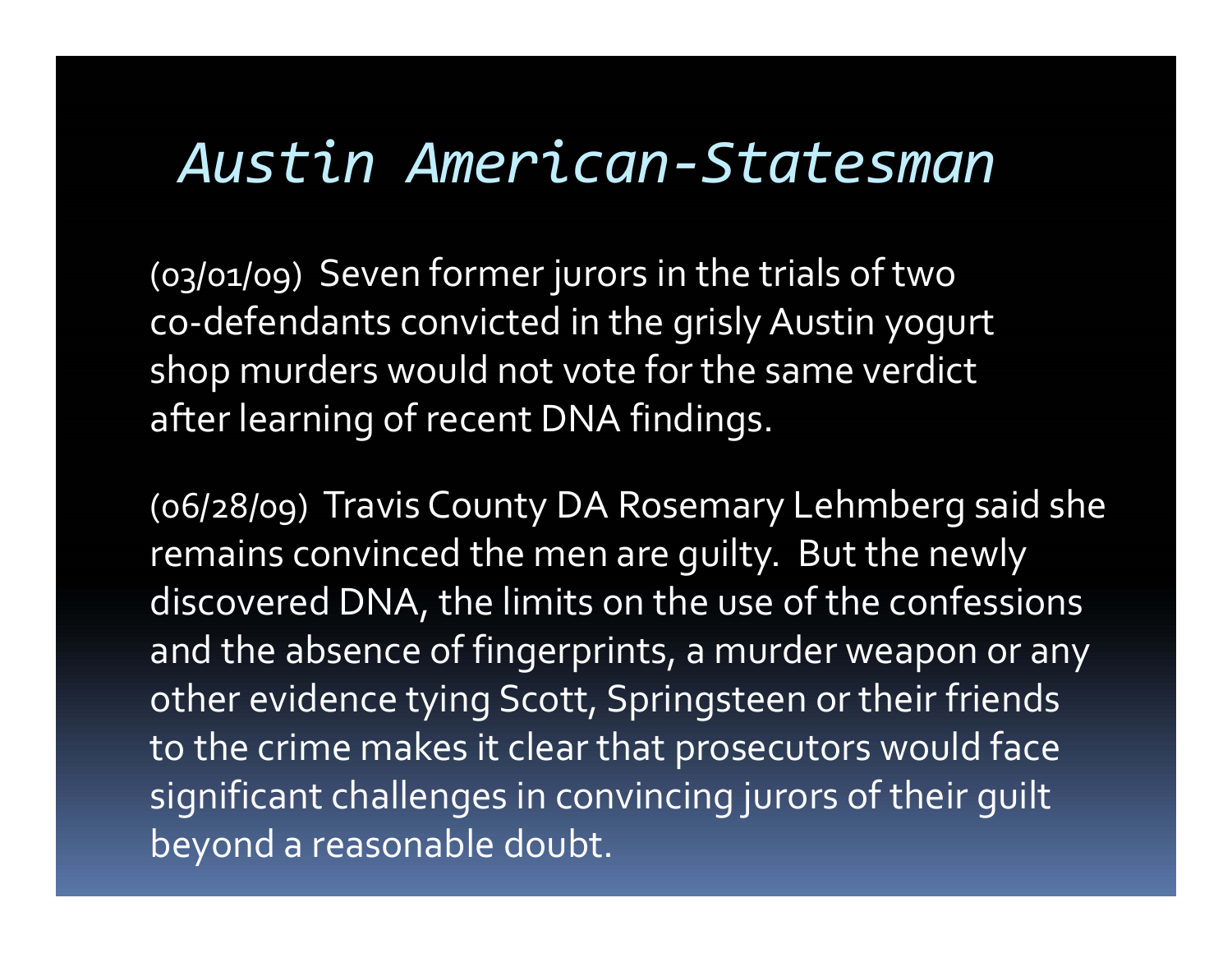### Evidence Problems

- $\textcolor{red}{\bullet}$  Fire and water damage to the crime scene
- **Poor crime scene control**
- Hold-back evidence became public
- No physical evidence
- **No witnesses to the crime**
- Murder weapons never recovered
- **Investigator leakage during interrogations**
- Unmatched DNA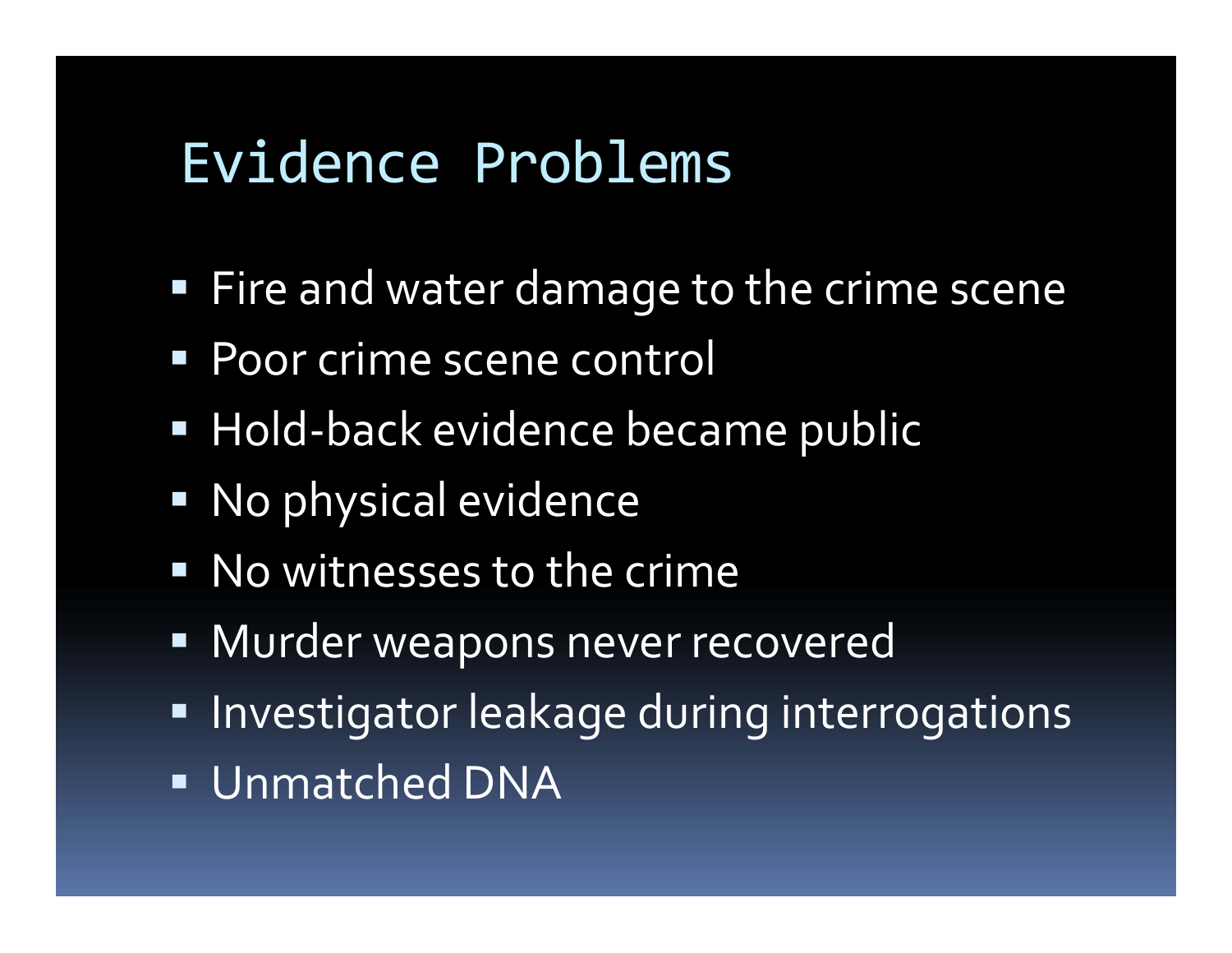### Scott Interview (09/14/99)

84. Rob told me to stop and stay right there and not let anyone out the back.

- 124. One of the girls was already dead.
- 125. I think Maurice shot that one.

160. Rob was standing right there and he had the small semiautomatic gun.

169. I looked at Forrest and then I looked at the floor board and picked up the lighter fluid.

172. Rob told me to burn the place.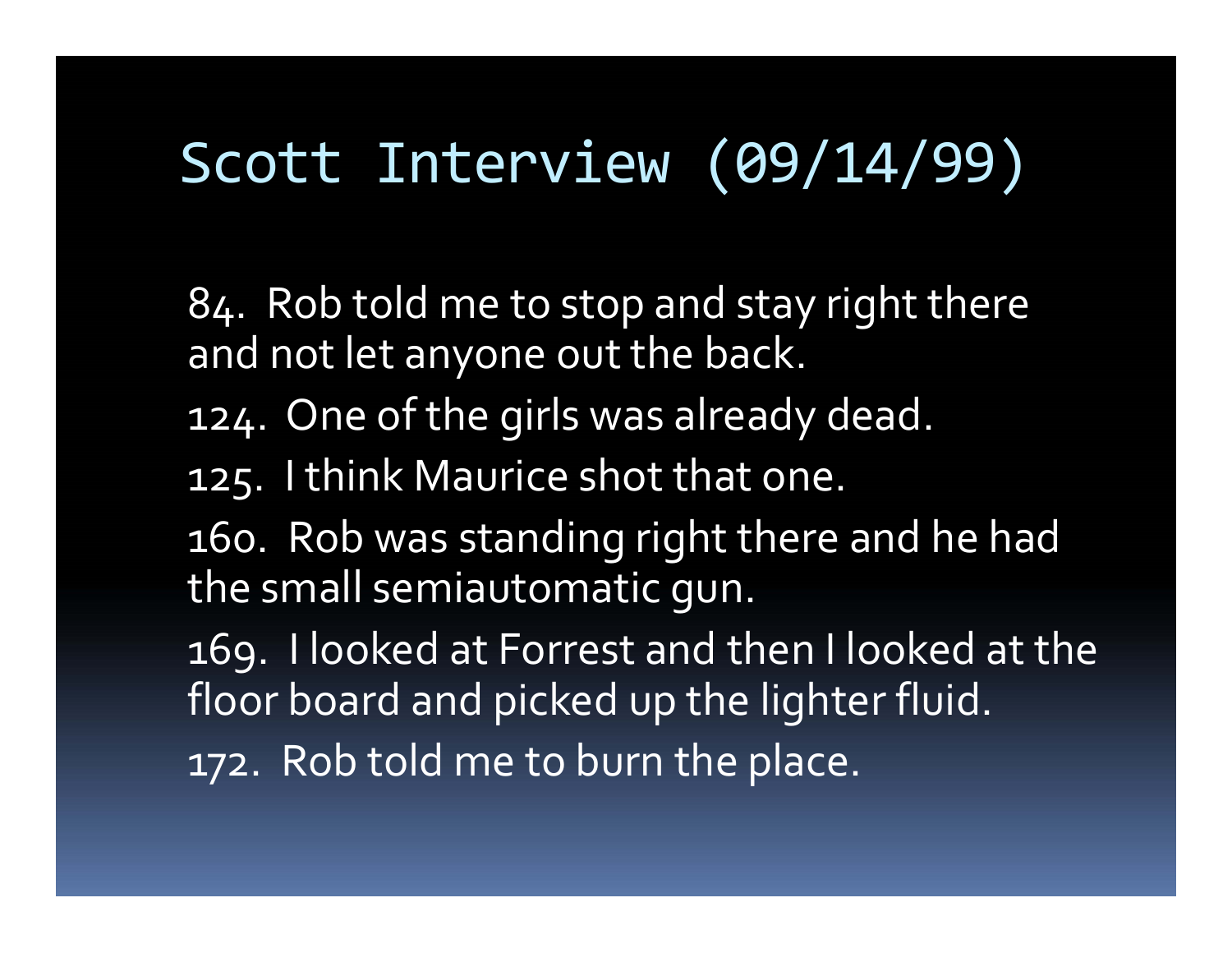## Springsteen Interview (09/15/99)

Springsteen: <sup>I</sup> think, that Maurice and Forrest just started attacking this chick.

- Springsteen: Maurice had the .22 and Forrest had the .380, that's what I think.
- Det. Merrill: Did Maurice have sex with one?
- Springsteen: I'm sure he did, uh, he… yes, yes. Det. Merrill: Did Mike?

Springsteen: <sup>I</sup> think he tried but <sup>I</sup> don't think he could.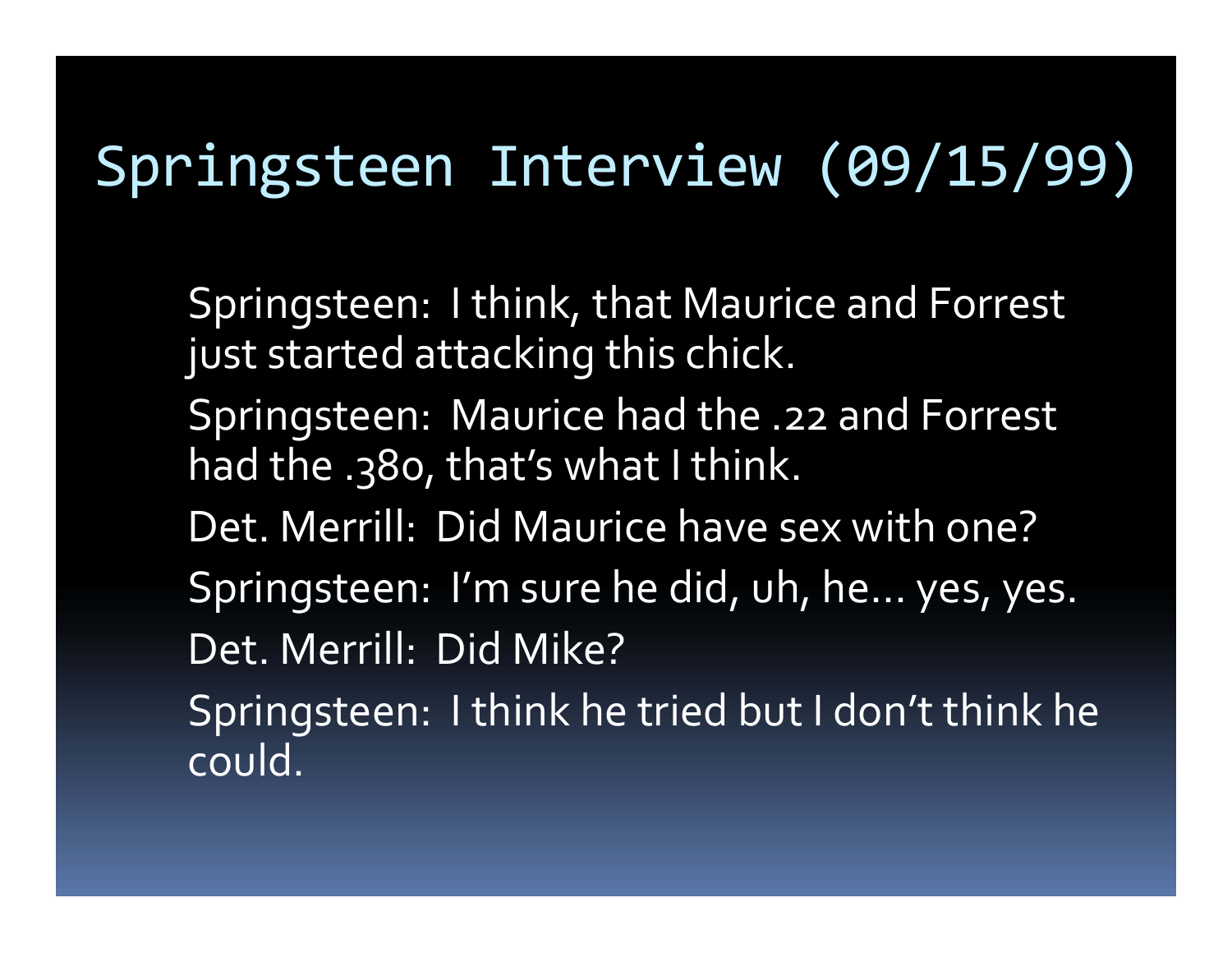# False Confessions

25% of wrongful convictions have involved some form of false confession. Reasons include:

- Misunderstanding the situation or ignorance of the law
- Compromised reasoning ability due to stress, exhaustion, mental limitations, or poor education
- Devious interrogation techniques, such as untrue statements about incriminating evidence
- Real or perceived intimidation by police
- Fear of <sup>a</sup> harsher punishment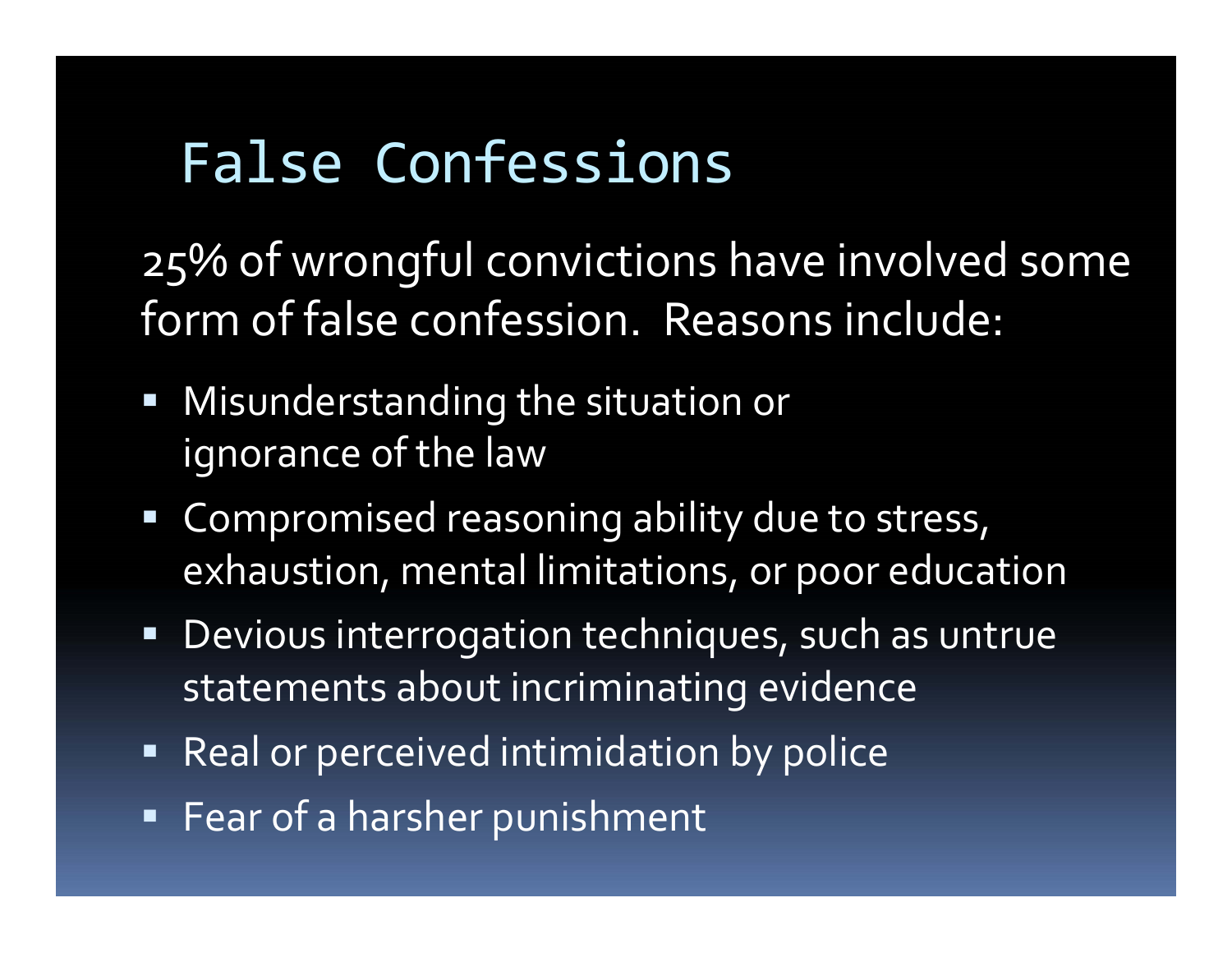### Tunnel Vision

"Tunnel vision is insidious…. It results in the [police] officer becoming so focussed upon an individual or incident that no other person or incident registers in the officer's thoughts…. [and] the elimination of other suspects who should be investigated." *Thomas Sophonow Inquiry* (2001)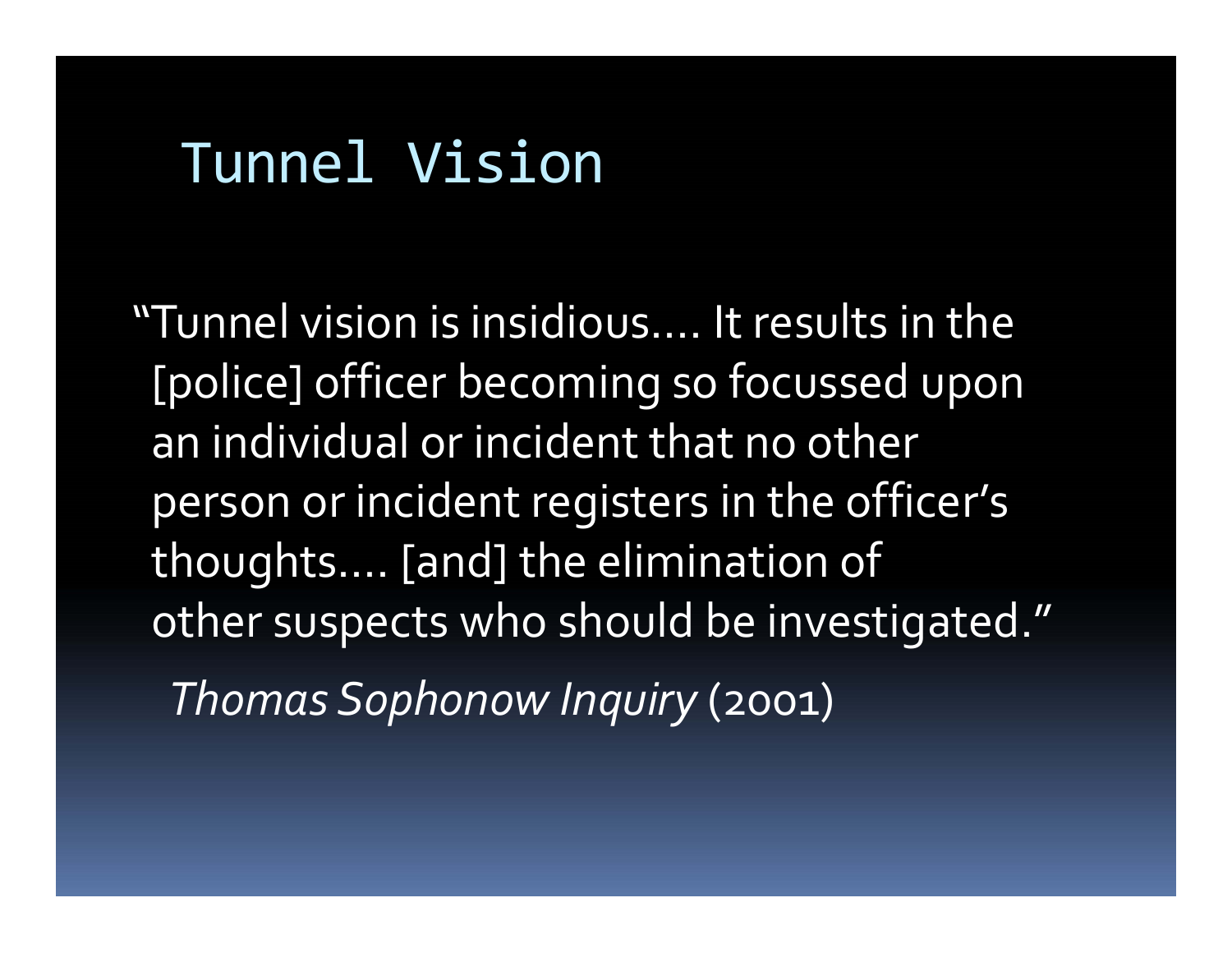### Groupthink Problems

- Close-mindedness
- **Selective information gathering**
- Self-censorship
- **Expert opinions ignored**
- Shared illusion of unanimity
- No contingency plans